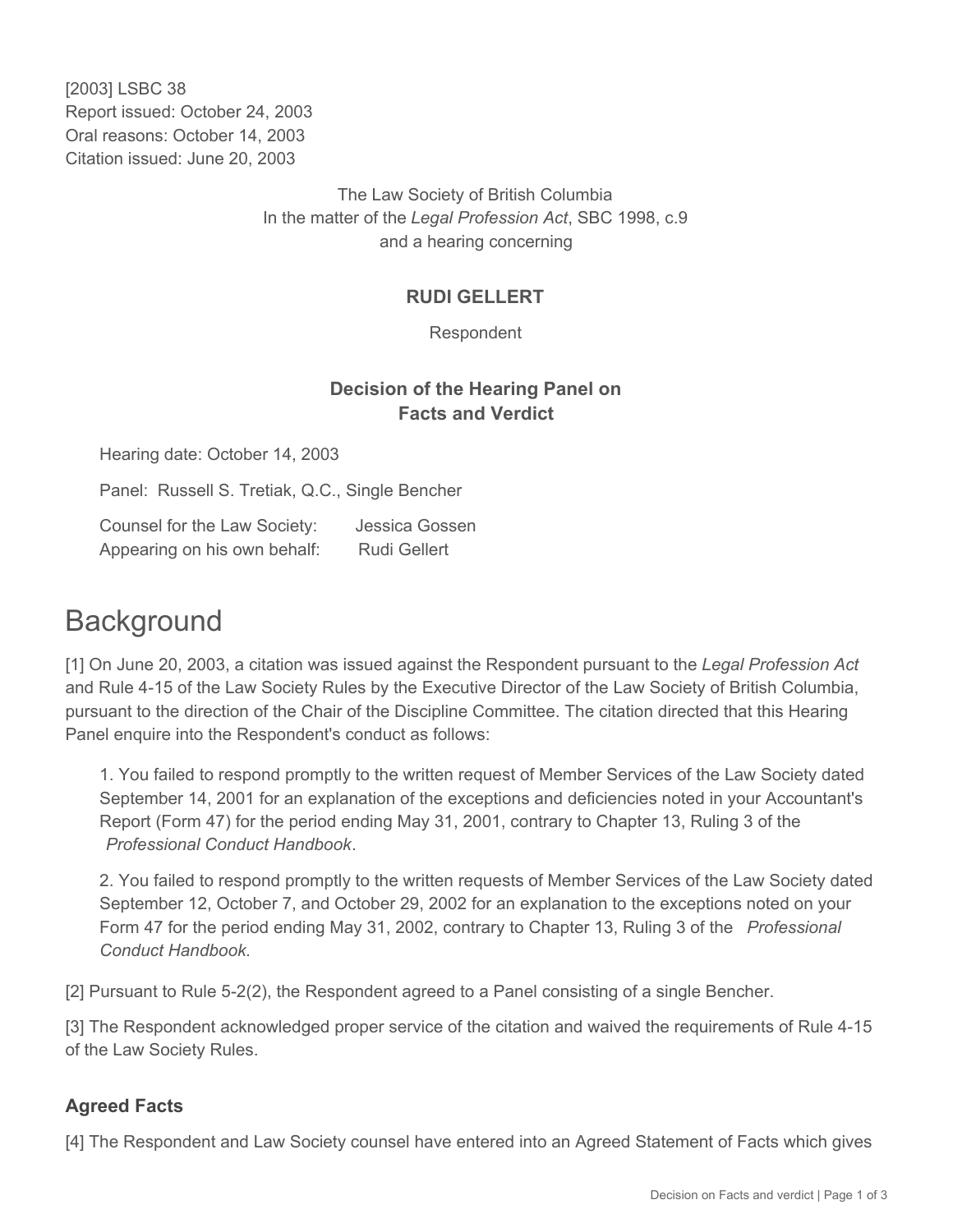the history and the evidence in this matter. It provides as follows:

(a) Rudi Gellert was called to the Bar in the Province of British Columbia on May 19, 1995.

(b) Mr. Gellert practiced as a sole practitioner from May 1995 to May 1998. From June 1998 to present he practices as a partner with the firm Gellert & Associates.

(c) On August 30, 2002, the Member Services department (" MSD" ) at the Law Society received Mr. Gellert's Form 47 - Accountant's Report for the period ending May 31, 2002.

(d) On September 12, 2002, MSD sent a letter to Mr. Gellert requesting, by October 3, 2002, an explanation to the exceptions noted on his Form 47.

(e) On October 7, 2002, MSD wrote to Mr. Gellert requesting, by October 28, 2002, a response to the September 12, 2002 letter.

(f) On October 29, 2002, MSD sent another letter to Mr. Gellert requesting, by November 12, 2002, a response to the September 12, 2002 letter.

(g) On December 9, 2002, a letter was sent to Mr. Gellert advising that this matter had been referred to the Professional Conduct department (" PCD" ) for failure to respond and requesting a response to the MSD's letters concerning his Form 47 for the period ending May 31, 2002.

(h) In that same letter, Mr. Gellert was also reminded that he had still not responded to the MSD's letter of September 14, 2001 with respect to outstanding matters from his Form 47 for the previous year, ending May 31, 2001. A response was requested within two weeks.

(i) On December 24, 2002, Mr. Gellert responded to the Law Society to matters arising from his 2002 Form 47 report but not his 2001 Form 47 report.

(j) On January 15, 2003, PCD wrote to Mr. Gellert acknowledging his response to the 2002 Form 47 inquiries but reminded Mr. Gellert that the Law Society still required a reply to MSD's letter of September 14, 2001.

(k) On January 30, 2003, PCD wrote another letter to Mr. Gellert asking him to respond to the letter of January 15, 2003 within ten days.

(l) On February 11, 2003, PCD sent a letter to Mr. Gellert by courier asking him to respond to the January 15th letter within five days.

(m) On February 20, 2003, seventeen months after the initial request, the Law Society received a letter from Mr. Gellert responding to MSD's inquiries about his 2001 Form 47.

(n) Mr. Gellert acknowledges that his failure in responding promptly to the written request of Member Services of the Law Society for an explanation of the exceptions and deficiencies noted in his 2001 Form 47 constitutes professional misconduct.

(o) Mr. Gellert acknowledges that his failure in responding promptly to the written requests of Member Services of the Law Society for an explanation of the exceptions noted in his 2002 Form 47 constitutes professional misconduct.

[5] As set out in paragraphs (n) and (o), the Respondent acknowledges that his conduct in failing to respond promptly to the Law Society on two separate occasions concerning his 2001 and 2002 Form 47's is professional misconduct.